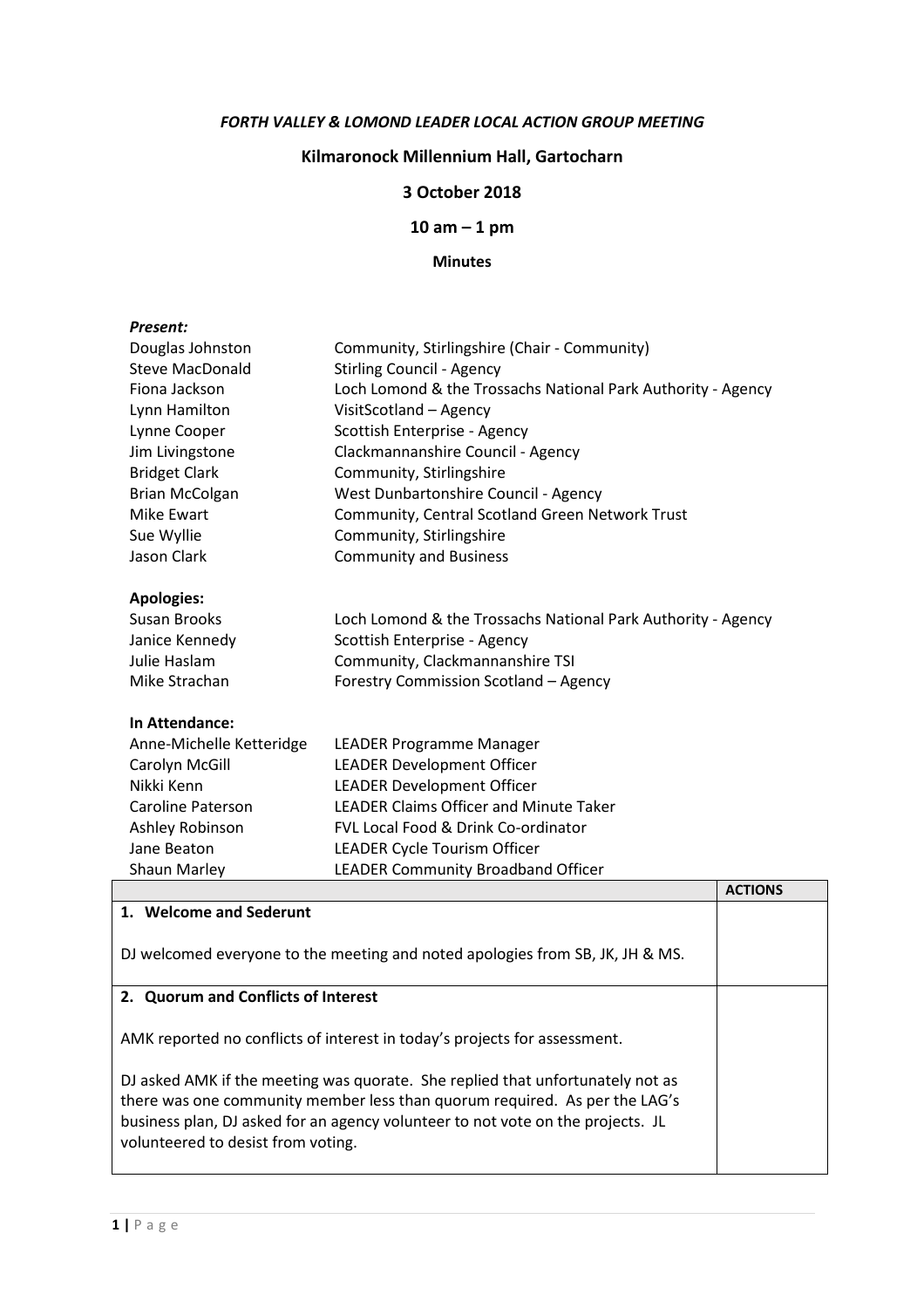| 3. Minutes of Last Meeting and Matters Arising                                                                                                                                                                                                                                                                                                                                                                                                                                                                                                                                                                              |                                  |
|-----------------------------------------------------------------------------------------------------------------------------------------------------------------------------------------------------------------------------------------------------------------------------------------------------------------------------------------------------------------------------------------------------------------------------------------------------------------------------------------------------------------------------------------------------------------------------------------------------------------------------|----------------------------------|
| DJ asked if anyone had any comments in relation to the accuracy of the Minutes of<br>the meeting in June 2018. No-one had any issues and the Minutes were proposed<br>by SMac and seconded by SW.                                                                                                                                                                                                                                                                                                                                                                                                                           | <b>MINUTE</b><br><b>APPROVED</b> |
| <b>Matters Arising</b><br>AMK ran through matters arising from previous meeting:                                                                                                                                                                                                                                                                                                                                                                                                                                                                                                                                            |                                  |
| AMK was to provide an update on Arnprior Glamping and Pool Project under item 7<br>on the agenda. She advised the LAG that the project had now provided all the<br>required evidence that they had met all their grant requirements and had now been<br>able to start commissioning contractors for the work on site.                                                                                                                                                                                                                                                                                                       |                                  |
| AMK also confirmed that she had relayed the LAG's comments regarding the John<br>Muir Way website and the LAG's interest in helping the project widen its impact<br>with businesses in the FVL area.                                                                                                                                                                                                                                                                                                                                                                                                                        |                                  |
| AMK confirmed that the LAG's consultation response on the future of rural<br>Scotland's economy had been submitted to the NCRA by the deadline, and copies<br>circulated to everyone Consultation on Future of Rural Scotland Post Brexit. The<br>NCRA had that week just produced a summary of their recommendations based on<br>10 key outcomes which had been presented to the Cabinet Secretary for the Rural<br>Economy and he had said he would give his response by the end of Autumn.                                                                                                                               |                                  |
| AMK added that she received advice from Scottish Government yesterday that we<br>no longer need to allocate funding by Brexit date (March 2019), as the government<br>guarantee had now been confirmed as including LEADER allocations and the date by<br>which all funds had to be allocated had now reverted back to December 2019.                                                                                                                                                                                                                                                                                       |                                  |
| AMK noted another bit of good news for the LEADER staff is that contracts will now<br>be honoured until the end of the programme.                                                                                                                                                                                                                                                                                                                                                                                                                                                                                           |                                  |
| 4. Recommendations from Strategic Activity Group                                                                                                                                                                                                                                                                                                                                                                                                                                                                                                                                                                            |                                  |
| AMK advised SG has allowed LAGs to change their budgets for cooperation projects<br>and rural enterprise/farm diversification projects which are based on percentage<br>allocations. LAGs can choose to drop their minimum spend on cooperation projects<br>from 10% to 5% and to merge the Rural Enterprise and Farm Diversification into one<br>pot (20%) This invitation was discussed at the Strategic Activity Group held the<br>previous day and they had agreed to seek approval to do this from the LAG and to<br>amend our business plan accordingly as an LDS change, which has then to be<br>approved by the SG. |                                  |
| AMK noted that the merging of the Rural Enterprise and Farm Diversification pots<br>would give more flexibility as we have received more expressions of interest from<br>businesses rather than farms. She added the Co-operation pot is currently 4% and<br>although expected to reach 7% by next March.                                                                                                                                                                                                                                                                                                                   |                                  |
| AMK formally asked that LAG if they agree to:                                                                                                                                                                                                                                                                                                                                                                                                                                                                                                                                                                               |                                  |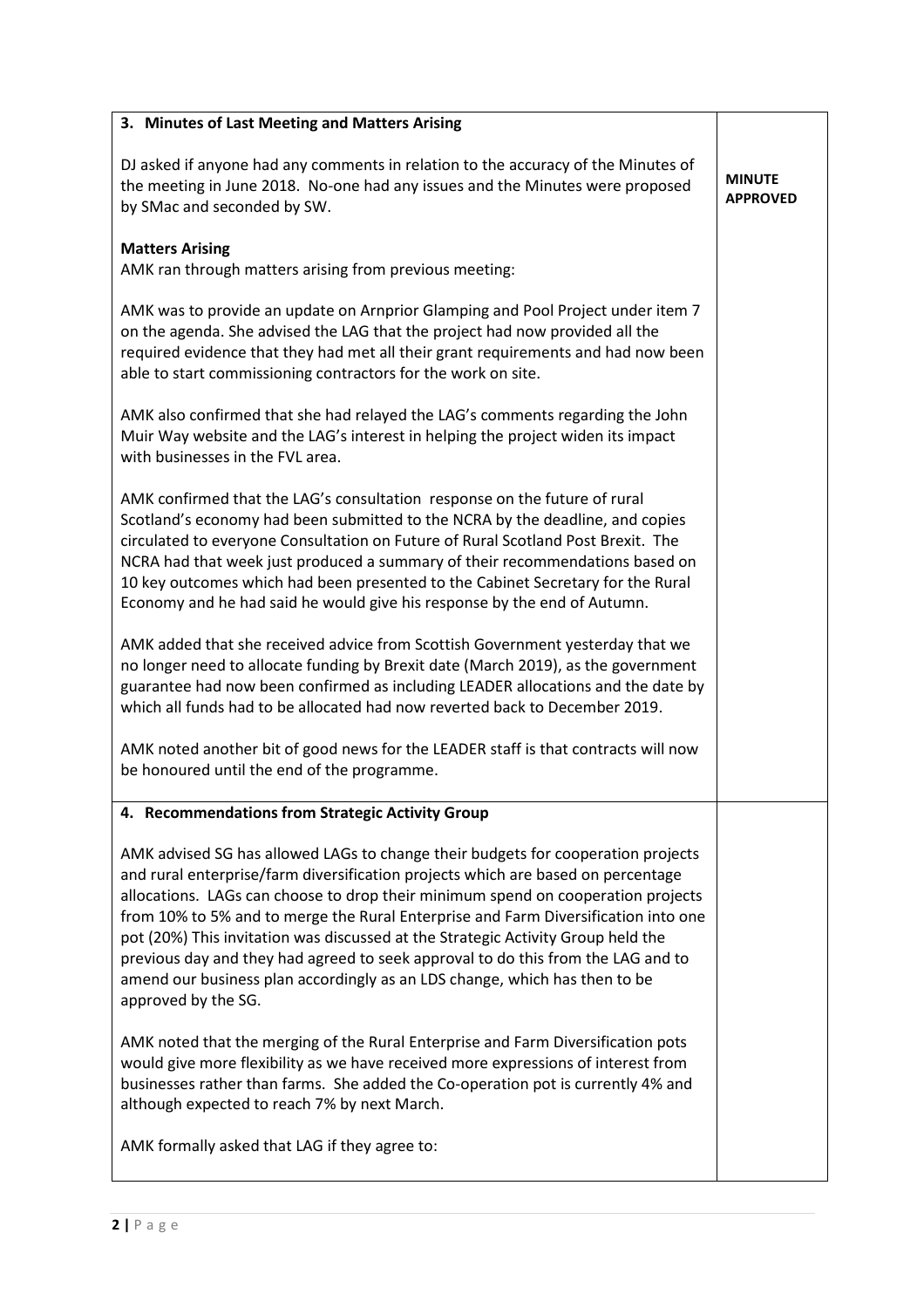| 5.2 Nourish Co-operation Project                                                                                                                                                                      |                                       |
|-------------------------------------------------------------------------------------------------------------------------------------------------------------------------------------------------------|---------------------------------------|
| Confirmation of match funding<br>3.                                                                                                                                                                   |                                       |
| 2. Feasibility Study to reflect the potential walking and cycling accessibility of<br>the site.                                                                                                       | Approved<br>with<br><b>Conditions</b> |
| The LAG voted to approve with specific conditions:<br>1. Building conditions survey commissioned to explore the medium and longer<br>term condition of the building (i.e. not just the first 5 years) | Project                               |
|                                                                                                                                                                                                       |                                       |
| plan and project would run for much longer, especially given its listed status and age<br>of the building.                                                                                            |                                       |
| whether a 5 year building conditions survey was long enough when the business                                                                                                                         |                                       |
| meeting, but after discussion it was agreed that what was being proposed was a<br>different offering with the community enterprise element. It was then discussed                                     |                                       |
| it duplicated the offering of the Millenium Hall in which we were located for the LAG                                                                                                                 |                                       |
| LAG could ask for this to be reflected in the study. The LAG also discussed whether                                                                                                                   |                                       |
| a missed opportunity by not linking into this and wondered if this could be fed back<br>to the applicant, although not made into an actual condition. AMK advised that the                            |                                       |
| asset. Given the proximity to existing cycle routes, it was noted that there might be                                                                                                                 |                                       |
| supportive of the project as they could see the community and commercial potential<br>of the building, which if brought back into use could become a great community                                  |                                       |
| DJ thanked CMcG for her presentation and invited questions. Overall the LAG were                                                                                                                      |                                       |
| be decided today.                                                                                                                                                                                     |                                       |
| CMcG advised match funding for stage 1 is sourced from Scottish Land Fund and<br>KOKT funds from donations and fundraising. She noted match funding from SLF will                                     |                                       |
|                                                                                                                                                                                                       |                                       |
| Church of Scotland, restore it and run the building for community benefit. The Trust<br>is set up as a SCIO because of the commercial aspects.                                                        |                                       |
| Kirk Trust was set up in 2017 with the specific purpose to buy the building from the                                                                                                                  |                                       |
| communities from both West Dumbartonshire and Stirling. The Kilmaronock Old                                                                                                                           |                                       |
| The Kirk is situated within the National Park boundary on the A811 between<br>Gartocharn and Croftamie and the development of the site would benefit                                                  |                                       |
|                                                                                                                                                                                                       |                                       |
| Kirk on the way to today's meeting. Currently owned by the Church of Scotland it's<br>a B listed church building dating from 1813.                                                                    |                                       |
| CMcG presented project to the LAG advising that most would have passed the Old                                                                                                                        |                                       |
| 5.1 Kilmaronock Old Kirk Feasibility Study                                                                                                                                                            |                                       |
|                                                                                                                                                                                                       |                                       |
| 5. Projects for Assessment                                                                                                                                                                            |                                       |
| The LAG members unanimously agreed to all recommendations.                                                                                                                                            | <b>LAG Approval</b><br>Given          |
| 6. Prioritising strategic projects                                                                                                                                                                    |                                       |
| Still continuing with Co-operation activity where fits with LDS<br>5.                                                                                                                                 |                                       |
| £139,000 extra into Community Fund                                                                                                                                                                    |                                       |
| Move remaining funds into Community (Main) Fund, thereby bringing<br>4.                                                                                                                               |                                       |
| To amend LAG Business Plan accordingly<br>3.                                                                                                                                                          |                                       |
| 1.<br>Reduce Co-operation Minimum from 10% -> 5%<br>2.                                                                                                                                                |                                       |
| To merge Rural Enterprise and Farm Diversification into one pot -> 20%                                                                                                                                |                                       |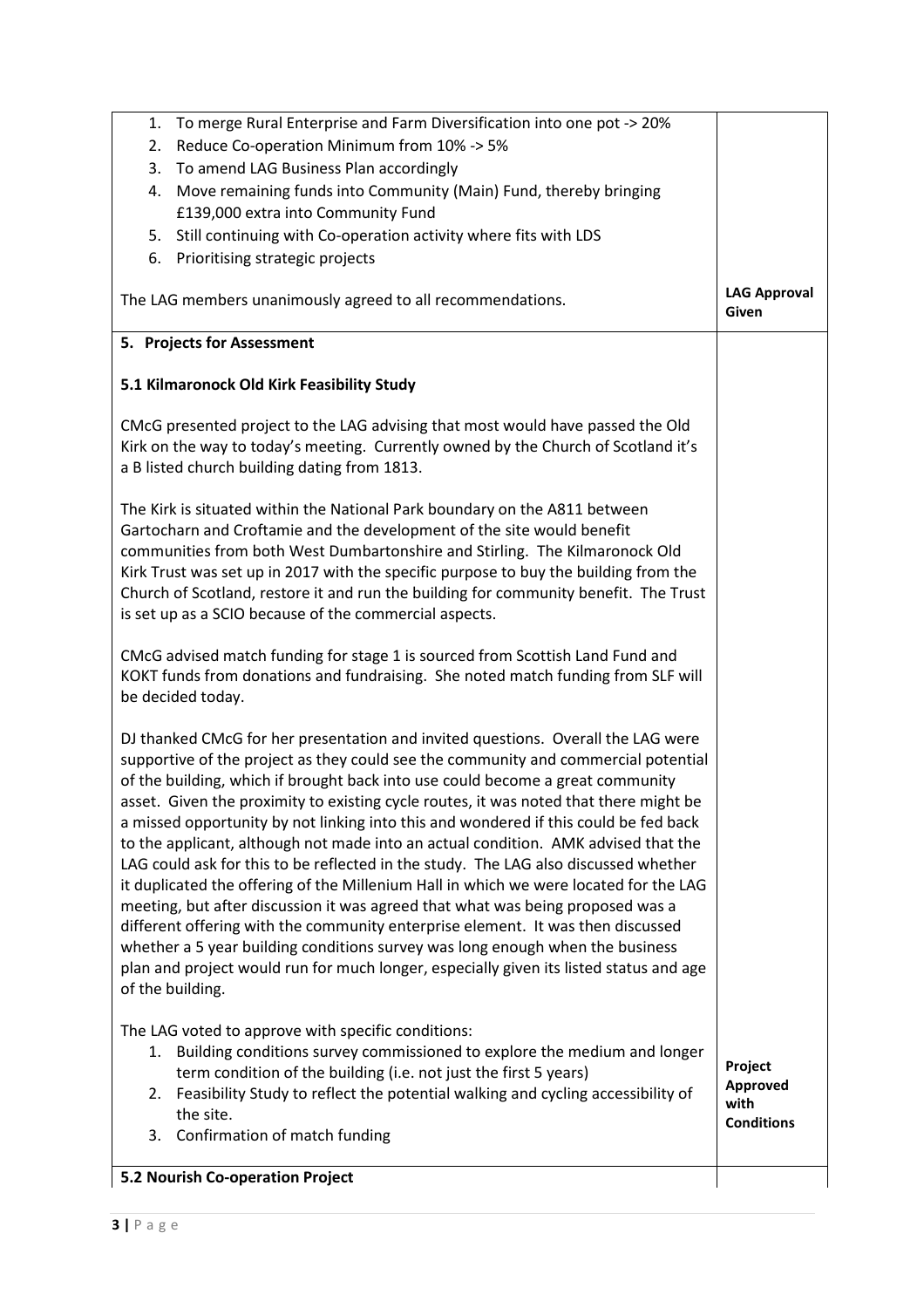| CMcG presented the project in outline form as the applicant had not yet formally<br>submitted the project, as having discussed it yesterday at the Strategic Group, the<br>group felt it merited feedback from the LAG regarding costs even at this stage.                                                                                                                                                                                                                                                                                                                                                                                                                                                                                                                                                                                                                                                                                                                                                                                                                                                                                                                                                                                                            |                                                                            |
|-----------------------------------------------------------------------------------------------------------------------------------------------------------------------------------------------------------------------------------------------------------------------------------------------------------------------------------------------------------------------------------------------------------------------------------------------------------------------------------------------------------------------------------------------------------------------------------------------------------------------------------------------------------------------------------------------------------------------------------------------------------------------------------------------------------------------------------------------------------------------------------------------------------------------------------------------------------------------------------------------------------------------------------------------------------------------------------------------------------------------------------------------------------------------------------------------------------------------------------------------------------------------|----------------------------------------------------------------------------|
| The Rural Development Through Supporting Local Food Production project led by<br>Nourish is proposed to be a co-operation project funded 100% from 6 LAG areas<br>(Angus, Ayrshire, Borders, Fife, Shetland, Tyne & Esk and FVL). FVL would be the<br>lead LAG and so CMcG had been leading on discussions with the applicant. She<br>circulated the project costs as proposed by the applicant, advising that her worry<br>was that over the course of developing the project with the applicant, the staffing<br>costs had grown and grown, which along with office set up and next step costs<br>which meant that the overheads were now more than half of the project costs. She<br>has already suggested to them to take out some none essential (to the LEADER<br>project) costs from the application, but the applicant was not keen. To speed things<br>up and to avoid wasting anyone's time, CMcG had gone through the costs and had<br>been able to identify which costs were essential to the LEADER project and which<br>were not. She was now recommending to the LAG that they invite the applicant to<br>submit a reduced cost version based on the essential costs only. The total LEADER<br>funding would reduce to £106,355.20 or £17,726 per LAG. |                                                                            |
| DJ thanked CMcG for her presentation and invited questions. There was some<br>discussion about if the LAG was resistant to advice and recommendations from the<br>LAG and the LAG staff, then maybe it could be an opportunity for the LAG to do this<br>in house (AR & STEP) which would get more buy in from local businesses. LAG<br>members noted this could be a large piece of work and would only work if all LAGs<br>were in agreement. CMcG advised she has already spoken with Fife and Angus who<br>had also expressed concern at the staffing costs now proposed in the project.                                                                                                                                                                                                                                                                                                                                                                                                                                                                                                                                                                                                                                                                          |                                                                            |
| It was also discussed whether it was ethical for the LAG to design a project based on<br>someone else's project, albeit at reduced costs. After discussion, the LAG felt that<br>this would be a last resort, as they would prefer the applicant to amend their project<br>costs based on their advice, but at the end of the day they were duty bound to think<br>about what was best Value for Money and what was best for businesses in the area.<br>The LAG decided to invite an application based on the reduced costs as per the<br>discussion (LEADER funding one FTE project officer and 1 project admin officer only,<br>reduce office set up costs, remove the next step costs.) Also to strengthen the link<br>between the FVL part of the project and the FVL Local Food and Drink project.                                                                                                                                                                                                                                                                                                                                                                                                                                                               | LAG Agreed to<br>invite an<br>application<br>based on the<br>reduced costs |
| As a final point AMK asked the LAG if they were keen to take on the lead LAG role<br>with the project. LAG agreed as they thought it a strong fit with their Local Food and<br>Drink project                                                                                                                                                                                                                                                                                                                                                                                                                                                                                                                                                                                                                                                                                                                                                                                                                                                                                                                                                                                                                                                                          | LAG agreed to<br>take on lead<br>LAG role                                  |
| 5.3 Wild Wonders Transnational Co-operation Project                                                                                                                                                                                                                                                                                                                                                                                                                                                                                                                                                                                                                                                                                                                                                                                                                                                                                                                                                                                                                                                                                                                                                                                                                   |                                                                            |
| This is a cooperation project which Finland has been leading on as the lead LAG<br>although NK has been developing the part that would take place in Scotland (in the<br>FVL area). Although the project is not yet ready for scoring as some of the cost<br>documents still need to be finalised, NK was able to present the detail of the project<br>in the hope that the LAG would then agree to score the project by written procedure<br>within the next 4 weeks.                                                                                                                                                                                                                                                                                                                                                                                                                                                                                                                                                                                                                                                                                                                                                                                                |                                                                            |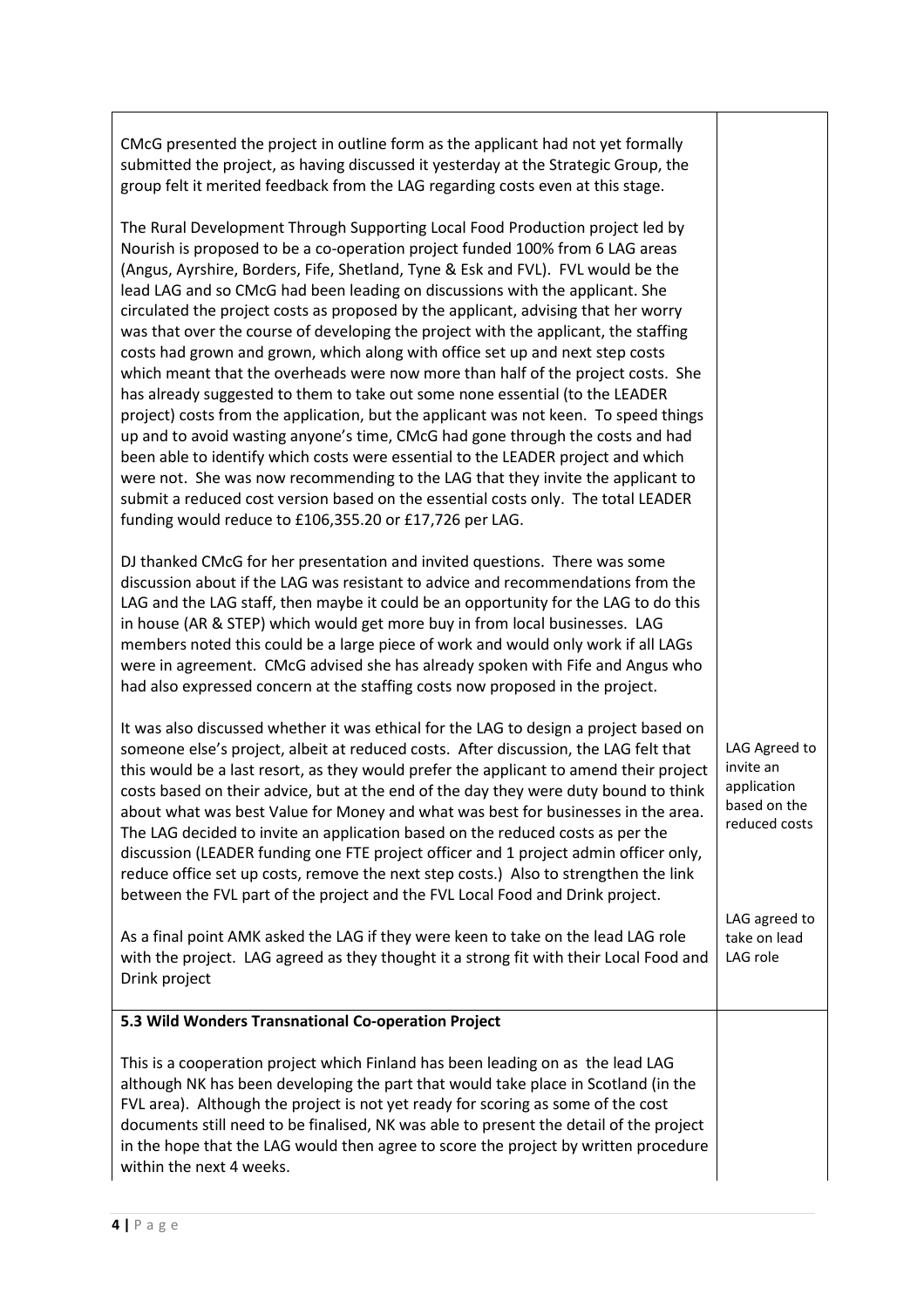| 5.4 RSPB (Inner Forth Landscape Initiative) Co-operation project                                                                                                                                                                                                                                                                                                                                                                                                                                                             |                              |    |
|------------------------------------------------------------------------------------------------------------------------------------------------------------------------------------------------------------------------------------------------------------------------------------------------------------------------------------------------------------------------------------------------------------------------------------------------------------------------------------------------------------------------------|------------------------------|----|
|                                                                                                                                                                                                                                                                                                                                                                                                                                                                                                                              |                              |    |
| Wild Wonders project. To be brought back to LAG in December 2018.                                                                                                                                                                                                                                                                                                                                                                                                                                                            |                              |    |
| LAG were supportive and agreed to continue as a complementary project to the                                                                                                                                                                                                                                                                                                                                                                                                                                                 |                              |    |
| This project required further development and so the LAG would not be expected to<br>look in detail at this project yet, but she wanted to make them aware that it was in<br>progress. Up to 9 LAG areas have expressed interest in taking part to reflect their own<br>LDS priorities in the activities they choose to coordinate in Foraging Fortnight. NK<br>advised she is unsure of budget requirement but thought be less than £30,000.                                                                                |                              |    |
| Alongside the transnational cooperation, as a result of a lot of interest from a<br>number of other Scottish LAGs, she was proposing to develop a parallel cooperation<br>project to organised a Scottish Foraging Fortnight to celebrate Scotland's natural<br>environment and wild food involving a wide range of foraging and wild food<br>activities across the country.                                                                                                                                                 |                              |    |
| <b>Scottish Foraging Fortnight</b>                                                                                                                                                                                                                                                                                                                                                                                                                                                                                           |                              |    |
| LAG agreed to written procedure.                                                                                                                                                                                                                                                                                                                                                                                                                                                                                             |                              |    |
| appeared on Landward discussing foraging, NK advised she has already made<br>contact. LAG member advised SNH had a project based on foraging a few years back<br>and also have a policy on foraging to with some kind of life and death disclaimer. NK<br>advised that she has been working up the project in discussion with the team at SNH<br>who had worked on the previous foraging project and they were very supportive.                                                                                              | LAG<br>Approval<br>principal | in |
| DJ thanked NK and invited questions. The LAG noted close links with Food and Drink<br>Project. A LAG member noted a possible tie in with Nick Nairn as he recently                                                                                                                                                                                                                                                                                                                                                           |                              |    |
| This project will contract a foraging expert to design the training program and<br>organise delivery.                                                                                                                                                                                                                                                                                                                                                                                                                        |                              |    |
| There are some good examples of foraging based small businesses or where the<br>skills enhance an existing business in the UK, some of them in Scotland, but these<br>skills are thin on the ground in our area. Most of the foraging activities on offer here<br>are run by businesses based in other parts of the country, who are contracted to run<br>a session in our area. We believe there is real potential for our local businesses and<br>start ups to seize this opportunity with the right training and support. |                              |    |
| Activities within Scotland will involve a training program in the FVL LEADER area<br>aimed at food businesses (producers and restaurants) and outdoor/nature tourism<br>businesses, to increase their skills and abilities to use 'foraging' and wild food in<br>their offerings.                                                                                                                                                                                                                                            |                              |    |
| The project will involve an exchange of ideas and non-accredited training - both<br>food related and tourism related - around Wild Food. Partners will visit each<br>other's countries to benchmark activities and business models, and share learning.<br>In Scotland's case we will visit the Wild Food Festival in Finland (2019) and Latvia<br>(2020) to help develop our own festivals in September in addition to our participants<br>learning from other countries' business models and workshop content.             |                              |    |
|                                                                                                                                                                                                                                                                                                                                                                                                                                                                                                                              |                              |    |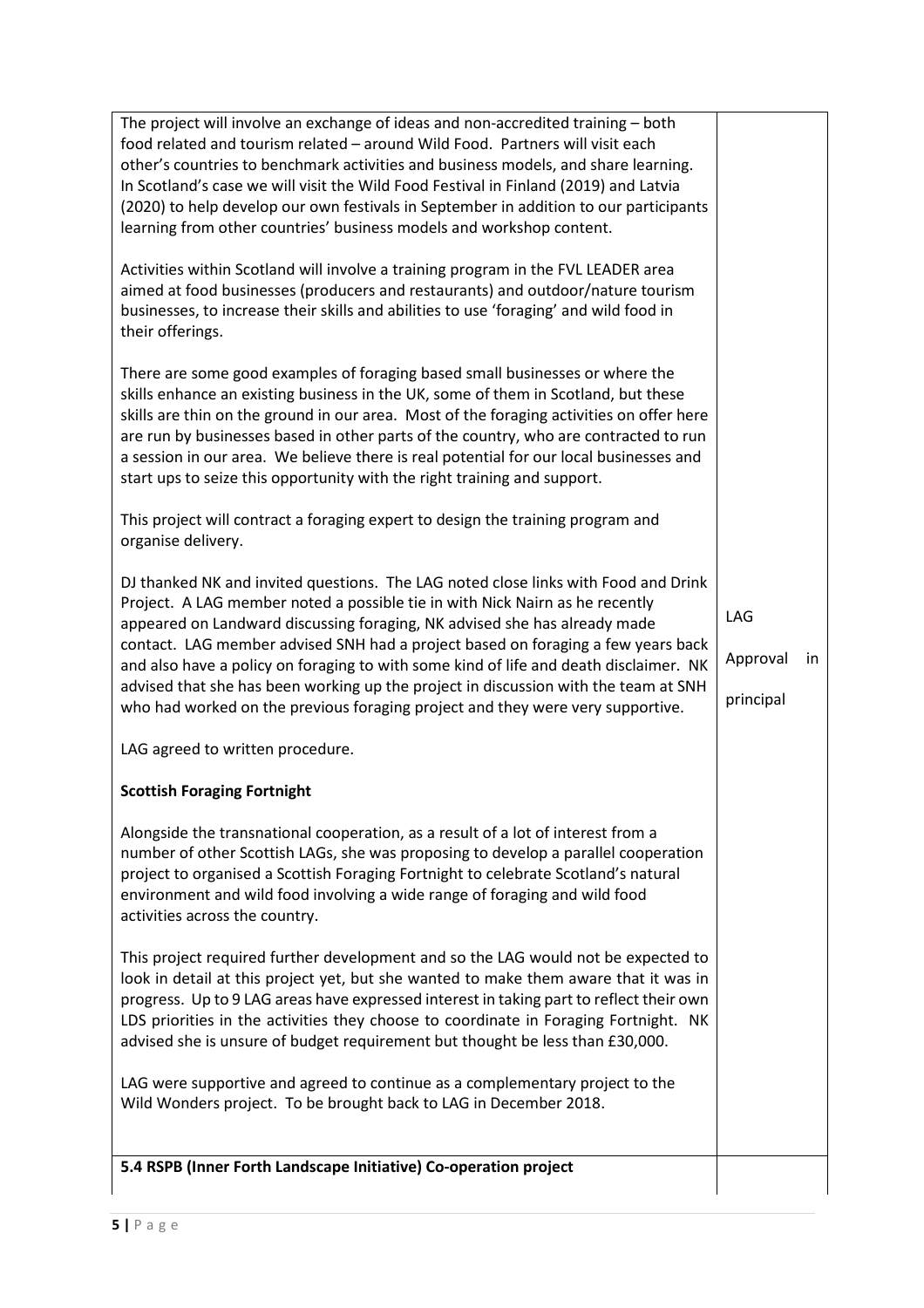| AMK introduced the LAG to this project idea from RSPB Scotland who have been       |
|------------------------------------------------------------------------------------|
| developing this project idea with Fife LAG as lead, who wanted to get some initial |
| thoughts from FVL LAG before they took it any further. As we are not the lead LAG, |
| contact with us has come rather late, although the applicant is known to us as FVL |
| LAG funded the HLF pre-application work which led to their ultimately successful   |
| Landscape Partnership bid. The project will also include KVF LAG.                  |

The idea of the project is to make the Inner Forth a better place to live, work and visit by improving marketing and awareness of its natural and cultural heritage assets and sustainable transport options. They plan to appoint a communications and marketing project officer, establish a Forth Heritage Network (to engage with local businesses), develop a new Forth heritage brand as well as webpage and app, creation of a Forth Heritage Social media group, pilot high profile public participation event and develop active heritage trails.

AMK noted Fife still to undertake the technical check and that although costs seem high staff costs are quite low. She added previous feedback from FVL Strategic Group about an Inner Forth project had suggested the inclusion of a boat tour 'product'. Total project costs of approximately £148,476.67 but we are as yet unclear of the split between the 3 LAG areas.

DJ thanked AMK and invited questions from the LAG. LAG members queried why the most recent HLF application was unsuccessful and questioned the group's ability to deliver the project. LAG were not keen on the project in its current form. The project would need to be re-thought and re-considered prior to a full LAG submission as it needs to be more integrated with wide geography in terms of existing tourism and routes, also needs a clear focus on what is the product and who is the market the project is trying to reach. LAG do not agree that another website is needed. Project encouraged to discuss with Sustrans their planned joint working with VisitScotland.

AMK to feedback to Fife LAG

### 6. Update from LAG Strategic Projects

### 6.1 Local Food and Drink Strategy

AR gave a detailed presentation on the finalised Local Food and Drink Strategy and the proposed actions within it. She also talked about the recent week long Farm Festival which had been designed to build on existing activities in the rural FVL area but had also included some new events and new players like the university who put on a film. The strategy is due to go to Stirling Council's Finance and Economy committee with the expectation that they will formally adopt the strategy thereby committing to take forward some of the actions - although so far it has been well received by elected members.

AR advised there are 4 themes in the strategy:

- 1 a vibrant local food economy
- 2. investing in people
- 3. shaping a resilient future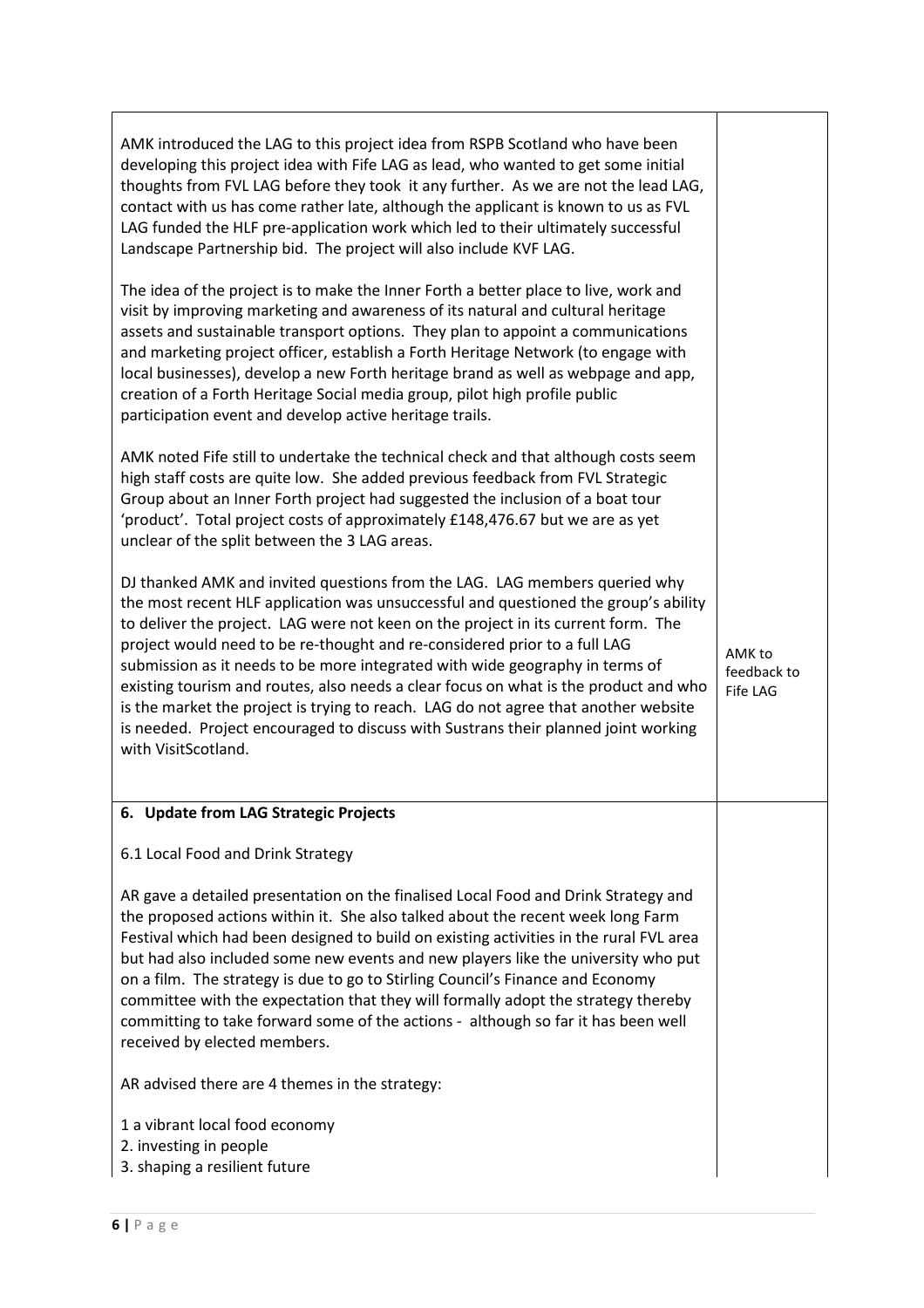#### 4. showcasing & celebrating

She has been working with local food business network and hoping to formalise and open up to more businesses.

AMK advised the LAG that the steering group had asked to use some of the underspent consultancy budget to extend AR's contract until March 2019.

#### 6.2 Cycle Tourism

JB gave a presentation on one of the initiatives that she has been supporting since she started in post - the Dukes Weekender Cycling festival which took place in Aberfoyle on 8-9 September 2018. It received amazing feedback from those involved and fantastic coverage in the media. So good in fact that a tour operator has already picked up on this and has launched Dukes Gold package nationally and internationally. This could bring the potential for a major sponsor for the event in the future.

JB's role was to help the community see the benefits with the central part of the village being a focus for activities, with the race route looping through Aberfoyle twice during the day. She also helped arranged for a children's pumptrack to be built in the car park and organised a photo exhibition and school children to get involved with the hill race the day before by writing messages on the roads and making noise along the roadside just like they do for the Tour de France.

### 6.3 Community Broadband

SM began his presentation with a video showing how frustrating slow broadband can be. He advised that he's now been in post for 6 months and has been working with the previously identified 5 communities as well as other areas. He has also been helping Stirling Council distribute some funding for broadband feasibility studies which has brought him into contact with a lot of new communities. His workplan shows next stage is engagement with those communities to identify solutions, obtain funding and support with the build.

He then discussed other broadband innovations that have been going on, such as free town wifi, TV WhiteSpace and the development of digital hubs.

His plan is to soon starting working on developing a transnational cooperation project so we can learn from and be inspired by what is happening in other parts of Europe, but also to organise series of awareness raising and shared learning workshops.

### 7. Project Allocations & Projects Requiring LAG Attention

AMK noted that up to today £1.6m (79%) of budget has been allocated. With changes to the Co-operation pot this will free up more money into the Community/General pot which will allow the LAG to support some strategic spin off projects that have been emerging. AMK noted that just because we quickly meet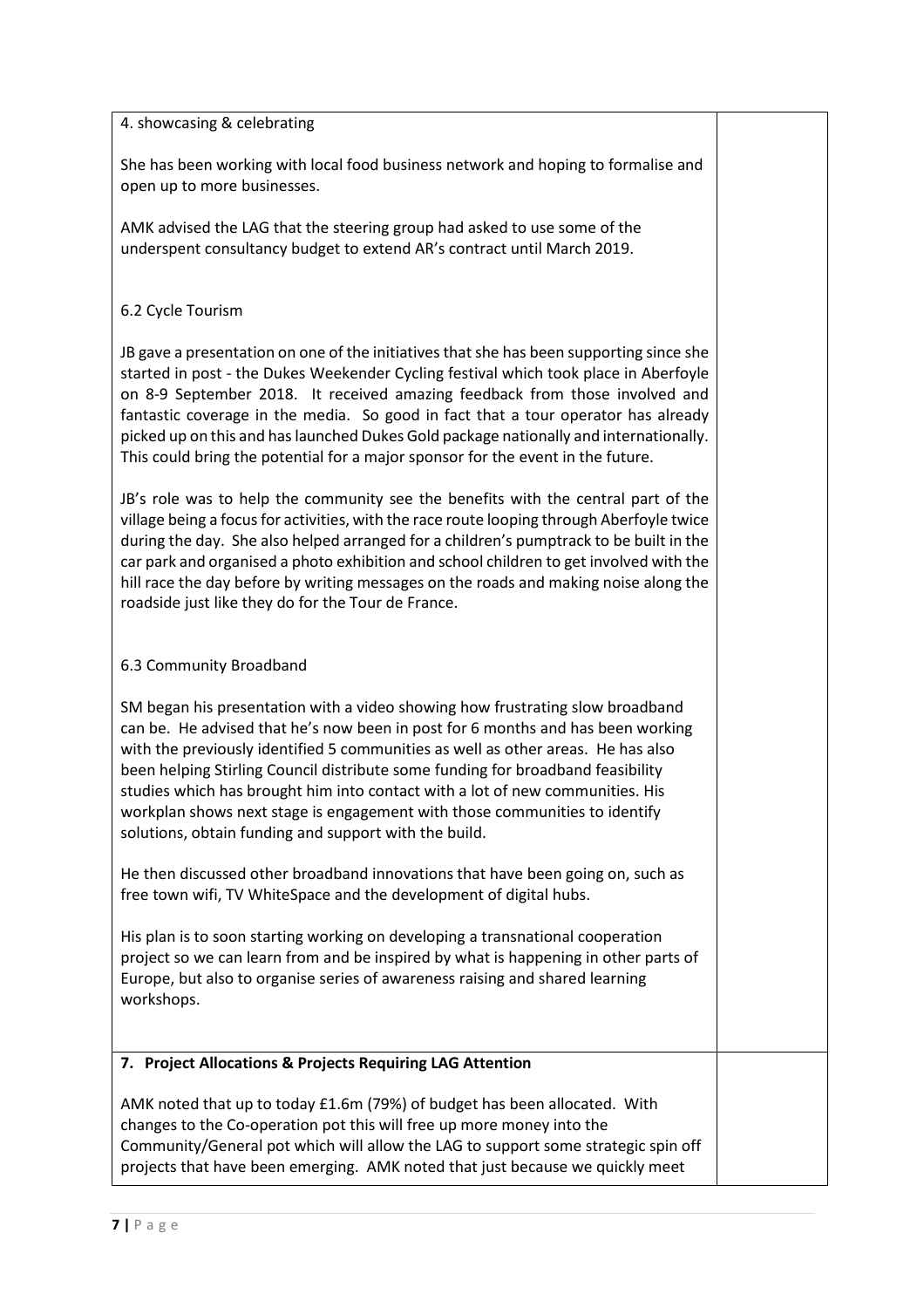| the 5% minimum for cooperation projects, the LAG may still wish to support more<br>cooperation activity - she was aware that other LAGs have co-operation projects in<br>development but Scottish Government will get a penalty if they don't reach 5%<br>overall so they are keen for some LAGs to go beyond their minimum.                                                                                                                                                                                                                                                                                                                                                                                                                                                                                                            |                                          |
|-----------------------------------------------------------------------------------------------------------------------------------------------------------------------------------------------------------------------------------------------------------------------------------------------------------------------------------------------------------------------------------------------------------------------------------------------------------------------------------------------------------------------------------------------------------------------------------------------------------------------------------------------------------------------------------------------------------------------------------------------------------------------------------------------------------------------------------------|------------------------------------------|
| AMK displayed the LEADER comparison graph advising that Highland (largest<br>allocation) are confident that they will fully allocate. Noting Argyll have been<br>without staffing for some time and they also have quite a large amount still to<br>allocate.                                                                                                                                                                                                                                                                                                                                                                                                                                                                                                                                                                           |                                          |
| Projects requiring attention:                                                                                                                                                                                                                                                                                                                                                                                                                                                                                                                                                                                                                                                                                                                                                                                                           |                                          |
| Regional Food Assemblies - NK updated the LAG that as a result of the international<br>Food Assembly platform pulling out of the UK, Forth Environment Link had been<br>exploring alternatives and had selected an Ireland based Neighbourfood platform.<br>They ran two test markets alongside the Food Assembly over the last two sessions<br>to help iron out any issues.                                                                                                                                                                                                                                                                                                                                                                                                                                                            |                                          |
| She was bringing it back to today's meeting as South Lanarkshire didn't approve<br>their part of the project so this means the total costs, although slightly reduced,<br>required to be split between 4 instead of 5 LAGs. So this would mean an increase in<br>contribution for £7,534.95 from each LAG area to allow project to continue. NK<br>advised two other LAG areas already approved the increase. FVL LAG discussed this<br>briefly, all in agreement that they were still supportive of the project and the<br>increase in cost was not that great for the return of two new online food markets in<br>the FVL area.                                                                                                                                                                                                       | Grant increase<br>of £7,534.95<br>agreed |
| Our Little Outdoor Classroom - AMK advised that Applicant has been very good at<br>keeping in contact with the LEADER team regarding progress with Building Control<br>and the Care Inspectorate, and they have asked if they could be considered for an<br>increase in grant contribution by £2,758.77 due to extra work requested by the Care<br>Inspectorate and Environmental Health (redirecting food serving away from toilet<br>area, more fencing outside and more rubber matting around climbing frame). The<br>LAG asked if this still kept them under the £25k maximum for businesses. AMK<br>confirmed this was the case. As the LAG were happy to hear that the applicant was<br>working closely with the Care Inspectorate and Environmental Health, they<br>unanimously agreed the increase of £2,758.77 in grant award. | Grant increase<br>of £2,758.77           |
| Arnprior Glamping and Swimming Pool - As discussed earlier in the meeting, the<br>project was awarded their grant in 2016 but due to delays project hasn't started yet.<br>AMK & NK have been in regular contact with applicant who had finally managed to<br>obtain the final piece of paperwork (confirmation that their pods would meet the<br>requirements of a Camping and Caravanning license), which meant they could start<br>with the project. The LAG were pleased to hear this and agreed to extend the award<br>commitment on condition project starts in November 2018.                                                                                                                                                                                                                                                    |                                          |
| 8. AOCB                                                                                                                                                                                                                                                                                                                                                                                                                                                                                                                                                                                                                                                                                                                                                                                                                                 |                                          |
| AMK noted Scottish Rural Parliament taking place in Dumfries and Galloway and will<br>be promoting this through our networks. It's a great networking event that anyone<br>can attend. Can be booked direct or let us know and we can book.                                                                                                                                                                                                                                                                                                                                                                                                                                                                                                                                                                                             |                                          |